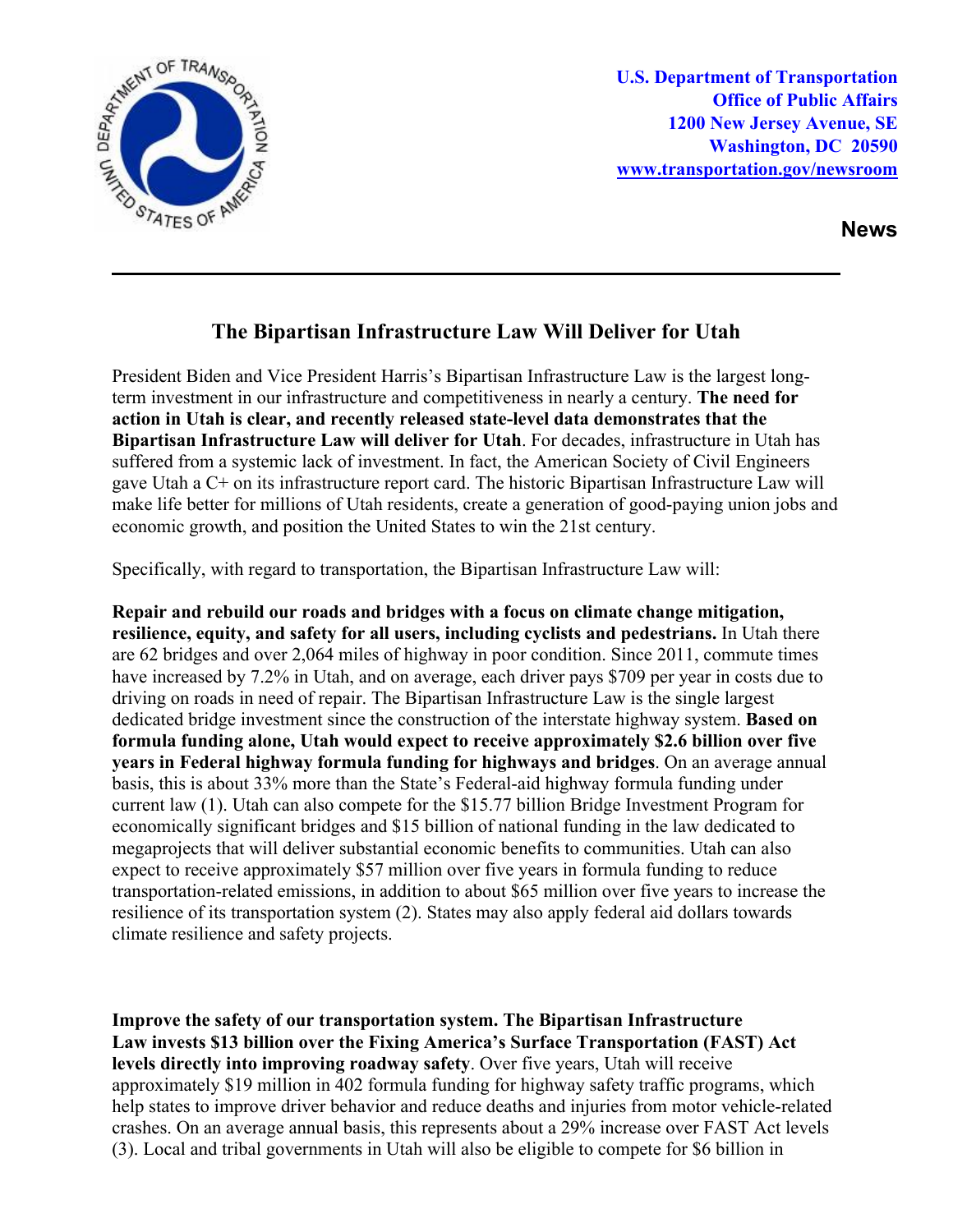funding for a new **Safe Streets for All program** which will provide funding directly to these entities to support their efforts to advance "vision zero" plans and other improvements to reduce crashes and fatalities, especially for cyclists and pedestrians. In addition, Utah can expect to receive approximately \$24.7 million over five years in funding to augment their commercial motor vehicle (CMV) safety efforts to reduce CMV crashes through the Federal Motor Carrier Safety Administration's Motor Carrier Safety Assistance Program (MCSAP) formula grant. This represents about a 64% increase in funding compared to FAST Act levels (4). Utah will be able to apply for funds to modernize data collection systems to collect near real time data on all reported crashes, including fatal ones, to enhance safety and to allow the Department to understand and address trends as they are identified.

**Improve healthy, sustainable transportation options for millions of Americans.** Utahns who take public transportation spend an extra 103.5% of their time commuting and non-White households are 1.8 times more likely to commute via public transportation. 16.9% of transit vehicles in the state are past useful life. **Based on formula funding alone, Utah would expect to receive about \$665 million over five years under the Bipartisan Infrastructure Law to improve public transportation options across the state (5). In the first year, this represents about a 38% increase over 2021 FAST Act formula transit funding levels.**

**Build a network of EV chargers to facilitate long-distance travel and provide convenient charging options.** The U.S. market share of plug-in electric vehicle (EV) sales is only one-third the size of the Chinese EV market – in 2020, plug-in electric vehicles made up only 2.3% of new car sales in the U.S., compared to 6.2% in China. The President believes that must change. The law invests \$7.5 billion to build out the first-ever national network of EV chargers in the United States and is a critical element in the Biden-Harris Administration's plan to accelerate the adoption of EVs to address the climate crisis and support domestic manufacturing jobs. **Under the Bipartisan Infrastructure Law, Utah would expect to receive about \$36 million over five years to support the expansion of an EV charging network in the state (6). Utah will also have the opportunity to apply for grants out of the \$2.5 billion available for EV charging.** 

**Modernize and expand passenger rail and improve freight rail efficiency and safety.** The Bipartisan Infrastructure Law includes \$102 billion to eliminate the Amtrak maintenance backlog, modernize the Northeast Corridor, and bring world-class rail service to areas outside the northeast and mid-Atlantic. Within these totals, \$41 billion would be provided as grants to Amtrak, \$43.5 billion for Federal-State Partnership for Intercity Passenger Rail Grants for intercity rail service, including high-speed rail. On top of this, Utah will be eligible to compete for \$10 billion for rail improvement and safety grants and \$5.5 billion for grade crossing safety improvements."

**Improve our nation's airports.** The United States built modern aviation, but our airports lag far behind our competitors. **Under the Bipartisan Infrastructure Law, airports in Utah would receive approximately \$181 million for infrastructure development for airports over five years (7).** This funding will address airside and landside needs at airports, such as improving runways, taxiways and airport-owned towers, terminal development projects, and noise reduction projects. In addition, \$5 billion in discretionary funding is available over five years for airport terminal development projects that address the aging infrastructure of our nation's airports, including projects that expand accessibility for persons with disabilities, improve access for historically disadvantaged populations, improve energy efficiency, and improve airfield safety.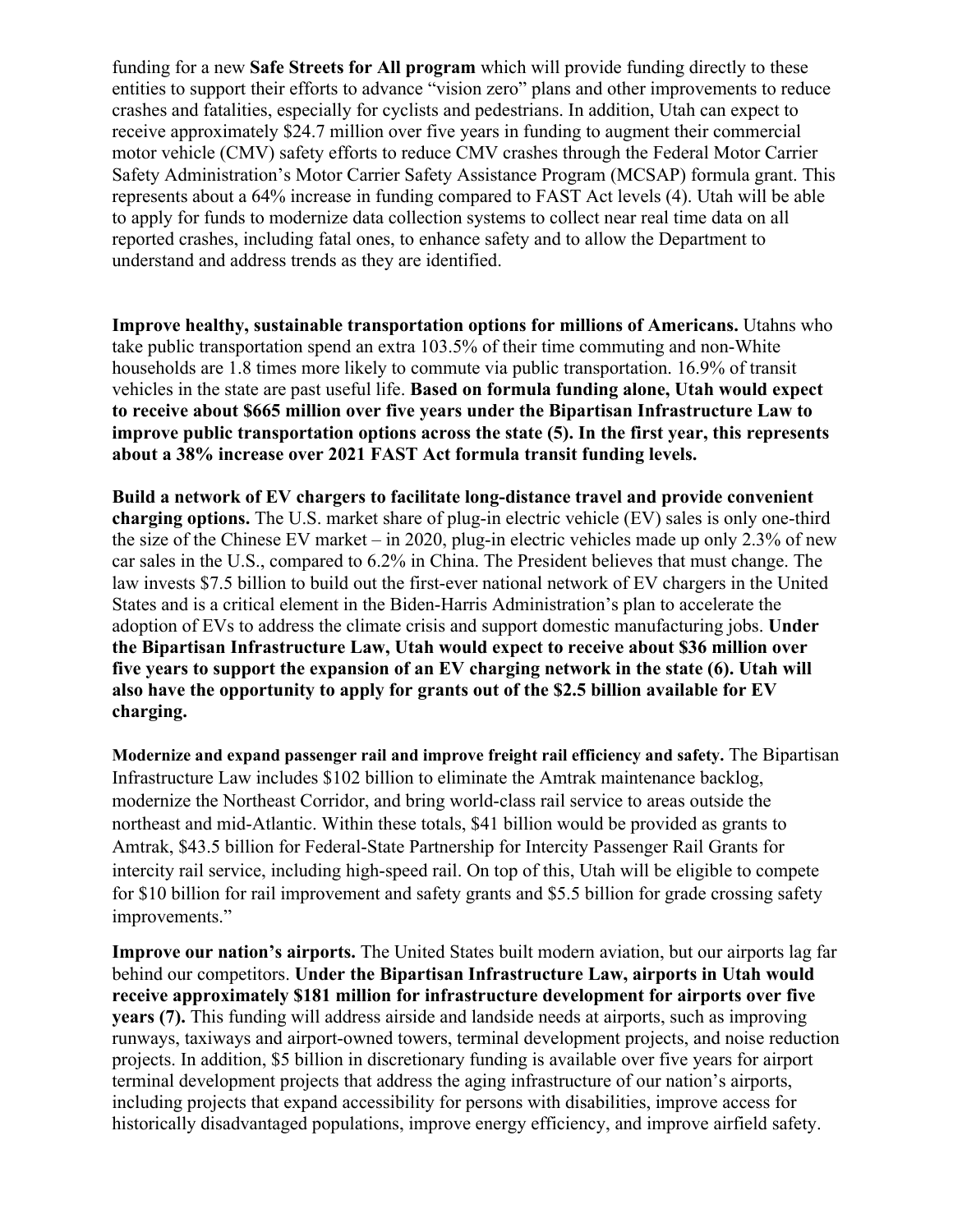**State and local governments can look forward to these new & expanded competitive grant programs in the Bipartisan Infrastructure Law (BIL) anticipated to launch over the course of the next year:** 

- **Safe Streets for All (\$6B, new)** This program will provide funding directly to local and tribal governments to support their efforts to advance "vision zero" plans and other improvements to reduce crashes and fatalities, especially for cyclists and pedestrians.
- **Rebuilding American Infrastructure with Sustainability and Equity (RAISE) Grants (\$15B, expanded)** – RAISE grants support surface transportation projects of local and/or regional significance.
- **Infrastructure for Rebuilding America (INFRA) Grants (\$14B, expanded)**  INFRA grants will offer needed aid to freight infrastructure by providing funding to state and local government for projects of regional or national significance. The BIL also raises the cap on multimodal projects to 30% of program funds.
- **Federal Transit Administration (FTA) Low and No Emission Bus Programs (\$5.6B, expanded)** – BIL expands this competitive program which provides funding to state and local governmental authorities for the purchase or lease of zero-emission and lowemission transit buses as well as acquisition, construction, and leasing of required supporting facilities.
- **FTA Buses + Bus Facilities Competitive Program (\$2.0B, expanded)** This program provides competitive funding to states and direct recipients to replace, rehabilitate, and purchase buses and related equipment and to construct bus-related facilities including technological changes or innovations to modify low or no emission vehicles or facilities.
- **Capital Investment Grants (CIG) Program (\$23B, expanded)** The BIL guarantees \$8 billion, and authorizes \$15 billion more in future appropriations, to invest in new highcapacity transit projects communities choose to build.
- **Federal Aviation Administration (FAA) Terminal Program (\$5B, new)** This discretionary grant program will provide funding for airport terminal development and other landside projects.
- **MEGA Projects (\$15B, new)** This new National Infrastructure Project Assistance grant program will support multi-modal, multi-jurisdictional projects of national or regional significance.
- **Promoting Resilient Operations for Transformative, Efficient, and Cost-saving Transportation (PROTECT) Program (\$8.7B, new)** – PROTECT will provide \$7.3 billion in formula funding to states and \$1.4 billion in competitive grants to eligible entities to increase the resilience of our transportation system. This includes funding for evacuation routes, coastal resilience, making existing infrastructure more resilient, or efforts to move infrastructure to nearby locations not continuously impacted by extreme weather and natural disasters.
- **5307 Ferry Program (\$150M, existing)** BIL retains the \$30 million per year passenger ferry program for ferries that serve urbanized areas.
- **Electric or Low Emitting Ferry Program (\$500M, new)** This competitive grant program will support the transition of passenger ferries to low or zero emission technologies.
- **Rural Ferry Program (\$2B, new)** This competitive grant program will ensure that basic essential ferry service continues to be provided to rural areas by providing funds to States to support this service.
- **Federal Highway Administration (FHWA) competitive grants for nationally significant bridges and other bridges (\$15.77B, new)** – This new competitive grant program will assist state, local, federal, and tribal entities in rehabilitating or replacing bridges, including culverts. Large projects and bundling of smaller bridge projects will be eligible for funding.